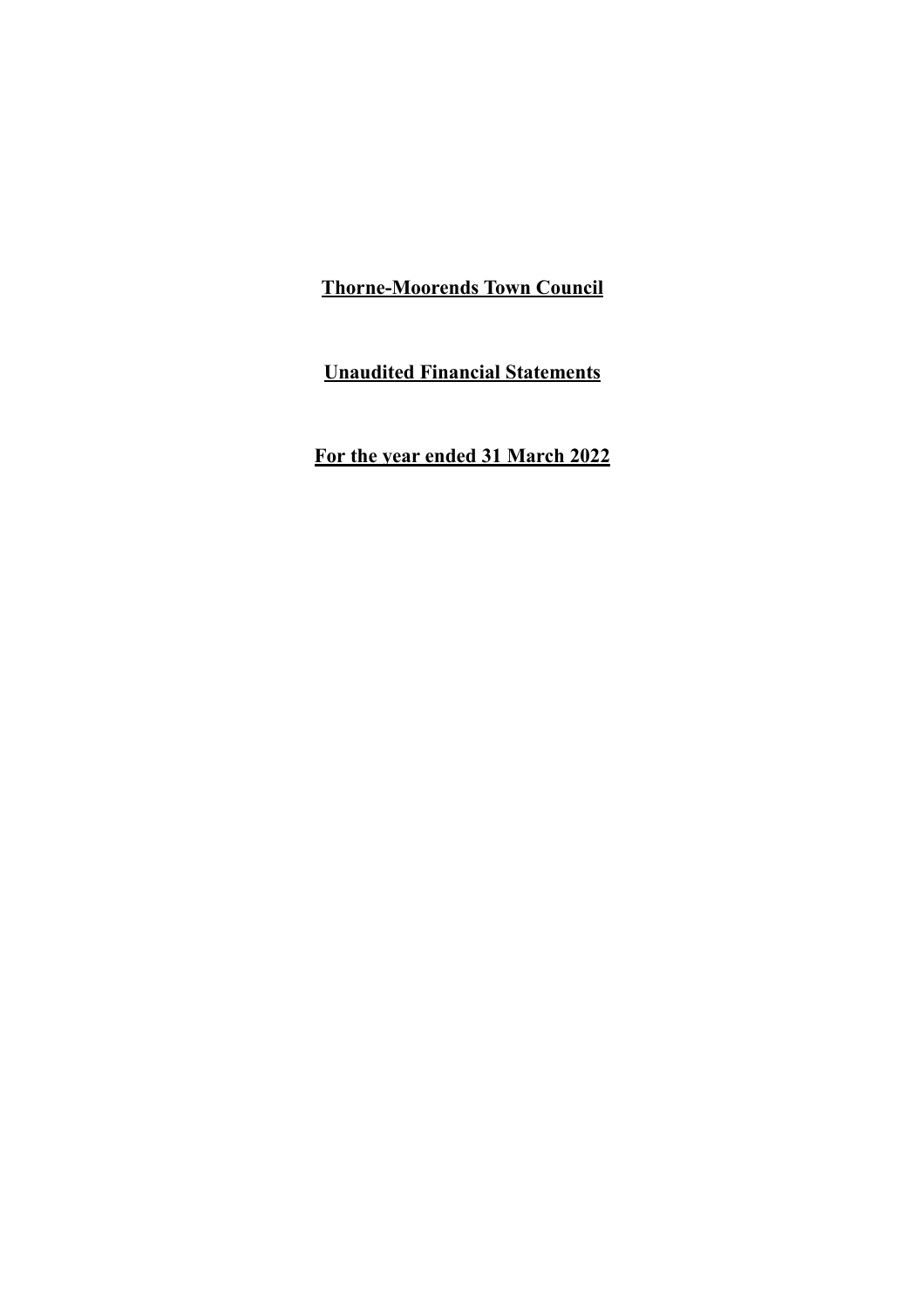# **Table of Contents**

# 31 March 2022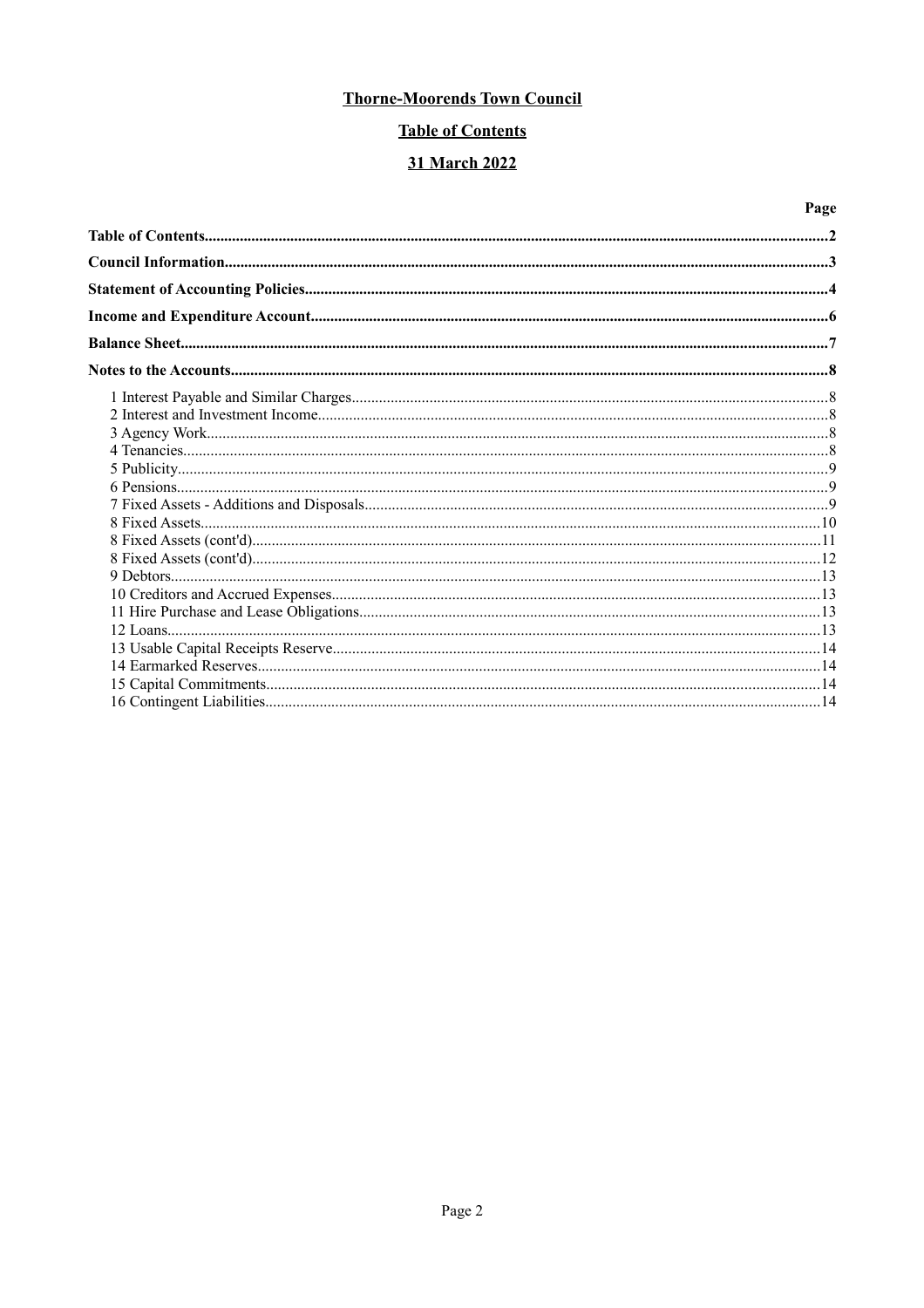### **Council Information**

## **31 March 2022**

**( Information current at 10th May 2022 )**

### **Mayor**

Cllr C. Ellis

#### **Councillors**

Cllr S. Durant (Deputy Mayor)

Cllr G. Ap Harri Cllr C. Blackham Cllr J. Blackham Cllr A. Cuttell Cllr N. Etherington Cllr K. Fox Cllr M. Houlbrook Cllr J. Phillips Cllr M. Phillips Cllr R. Porter Cllr R. Powell Cllr S. Sweeting Cllr M. Williams

#### **Locum Town Clerk**

Mr C. Geeson BA CPFA FSLCC

#### **Auditors**

PKF Littlejohn LLP SBA Team 1 Westferry Circus Canary Wharf London E14 4HD

### **Internal Auditors**

Phil Parkin 51 Martin Close Aughton Sheffield S26 3RJ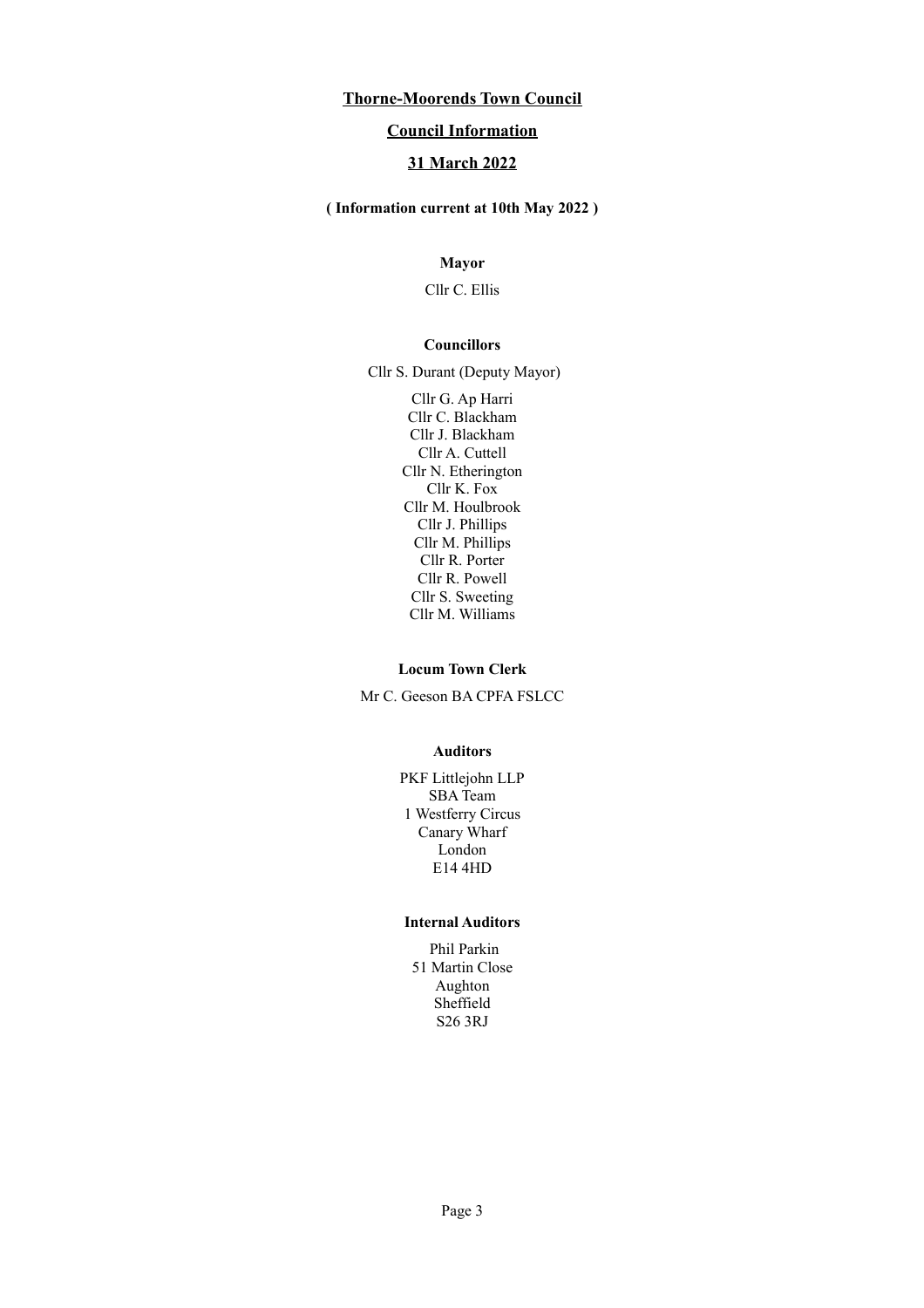#### **Statement of Accounting Policies**

### **31 March 2022**

#### **Auditors**

#### **The name and address of the External Auditors is provided for information only.**

#### **These Statements are not subject to audit and the External Auditors have no responsibility for them.**

#### **Accounting Convention**

The accounts have been prepared in accordance with the Accounting Guidance Notes for Local Councils (the Guide) issued by The Chartered Institute of Public Finance and Accountancy (CIPFA) as applicable to a medium sized council.

These accounts have been prepared having regard to the fundamental accounting concepts of: Going Concern, Prudence, Accruals, Relevance, Consistency, Reliability, Comparability, Understandability and Materiality.

The accounts have been prepared under the historical cost convention.

#### **Fixed Assets**

All expenditure on the acquisition, creation or enhancement of fixed assets is reported in the notes to the accounts, provided that the fixed asset yields benefits to the authority and the services it provides for a period of more than one year. Fixed assets are valued on the basis recommended by CIPFA. The year end values are stated on the following basis:

land, operational properties and other operational assets are reported in notes to the accounts cost (where known) or at insurance values current when first reported as approximating to the lower of net replacement cost and net realisable value at that time (previously reported at current insurance values)

all other assets are included at historical cost except that certain community assets are the subject of restrictive covenants as to their use and/or future disposal. Such assets are therefore considered to have no appreciable realisable value and are included at a nominal value only.

#### **Revenue Grants**

Revenue grants are credited to income when conditions attached thereto have been fulfilled and/or equivalent expenditure has been incurred. Grants received in respect of which the conditions have not been fulfilled, or expenditure incurred, are carried forward as deferred revenue grants.

#### **Debtors and Creditors**

The council reviews the level of its commercial debtors on a regular basis and provisions are made, as required, where the likelihood of amounts proving ultimately collectable is in doubt.

#### **Value Added Tax**

Income and Expenditure excludes any amounts related to VAT, as all VAT suffered/collected is recoverable from or payable to HM Revenue and Customs. Any amounts not so recoverable are treated as a separate expense.

#### **External Loan Repayments**

The council is not required by the Guide to incorporate external borrowings in its Balance Sheet. Details are shown at note 12.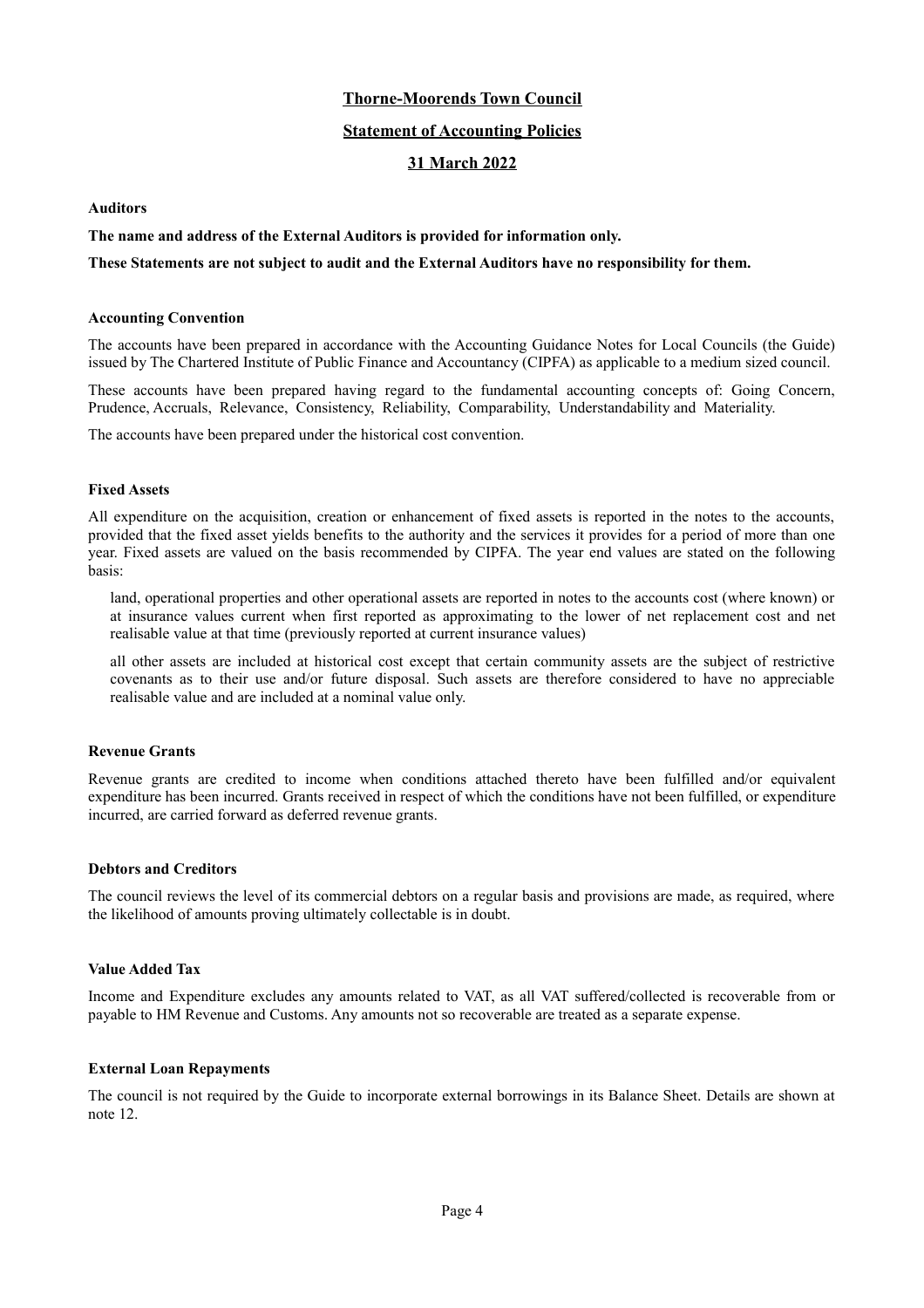### **Statement of Accounting Policies**

## **31 March 2022**

#### **Leases**

The council is not required by the Guide to incorporate Hire Purchase and/or Finance Lease obligations in its Balance Sheet. Details are shown at note 11.

#### **Reserves**

The council maintains certain reserves to meet general and specific future expenditure. The purpose of the council's reserves is explained in notes 13 to 14.

The council maintains certain reserves to meet general and specific future expenditure. The purpose of the council's reserves is explained in note 14.

#### **Interest Income**

All interest receipts are credited initially to general funds.

#### **Pensions**

The pension costs that are charged against precept in the council's accounts, in respect of its employees, are equal to the contributions paid to the funded pension scheme for those employees.

These contributions are determined by the fund's actuary on a triennial basis and are set to meet 100% of the liabilities of the pension fund, in accordance with relevant government regulations.

The next actuarial valuation was due at 31st March 2022 and any change in contribution rates as a result of that valuation will take effect from 1st April 2023.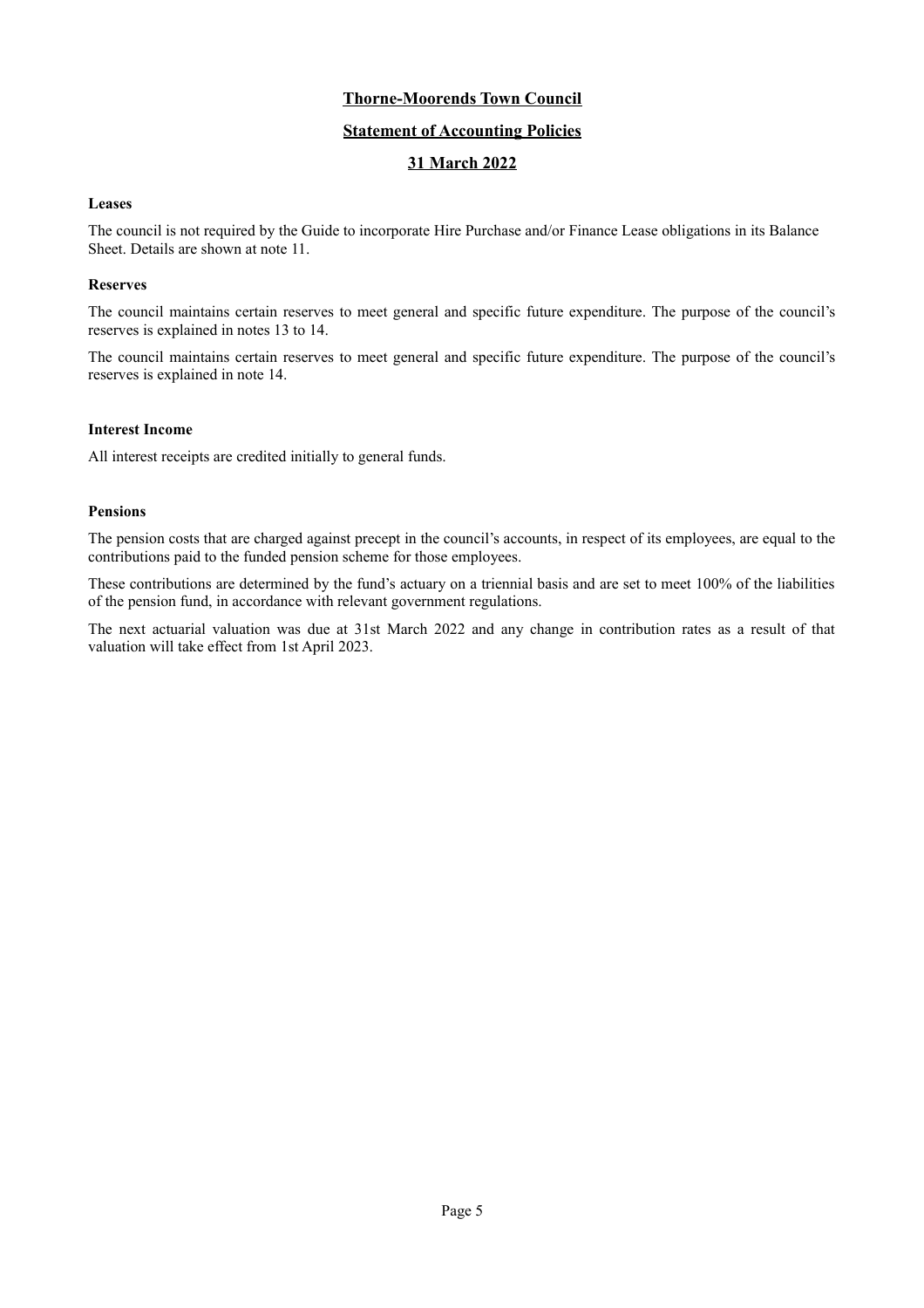# **Income and Expenditure Account**

# **31 March 2022**

|                                                    | <b>Notes</b>   | 2022<br>£     | 2021<br>£       |
|----------------------------------------------------|----------------|---------------|-----------------|
| <b>INCOME</b>                                      |                |               |                 |
| Precept Income                                     |                | 511,850       | 522,650         |
| Capital Receipts and Grants                        |                | 123,180       | 11,642          |
| Interest and Investment Income                     | $\overline{c}$ | 186           | 252             |
| Leisure and Recreation                             |                | 26,157        | 33,532          |
| Cemetery                                           |                | 87,280        | 67,349          |
| Market                                             |                | 4,899         | 4,328           |
| <b>Community Centres</b>                           |                | 26,862        | 68,466          |
| Establishment/General Administration               |                |               | 10,000          |
| Miscellaneous                                      |                | 968           | 7               |
| Civic & Democratic                                 |                |               | 592             |
|                                                    |                | 781,382       | 718,818         |
|                                                    |                |               |                 |
| <b>EXPENDITURE</b>                                 |                |               |                 |
| Establishment/General Administration               |                | 372,865       | 358,622         |
| <b>Election Expenses</b>                           |                | 18,858        |                 |
| Capital and Projects Expenditure                   | 7              | 181,889       | 51,461          |
| Loan Interest and Capital Repayments               |                | 12,665        | 13,045          |
| Operational Expenditure:<br>Leisure and Recreation |                |               |                 |
|                                                    |                | 74,151<br>541 | 79,326<br>1,025 |
| Allotments<br>Cemetery                             |                | 3,061         | 3,412           |
| Tourism                                            |                | 10,839        | 1,425           |
| Market                                             |                | 577           | 545             |
| <b>Community Centres</b>                           |                | 86,679        | 94,732          |
| Miscellaneous                                      |                | 27,280        | 25,231          |
| Civic and Democratic                               |                | 4,476         | 2,180           |
| Vehicles and Equipment                             |                | 11,043        | 10,293          |
| Donations using specific powers                    |                | 1,843         | 260             |
| <b>CCTV</b>                                        |                | 3,315         | 990             |
|                                                    |                | 810,082       | 642,547         |
|                                                    |                |               |                 |
| <b>General Fund</b>                                |                |               |                 |
| Balance at 01 April 2021                           |                | 233,622       | 225,938         |
| Add: Total Income                                  |                | 781,382       | 718,818         |
|                                                    |                | 1,015,004     | 944,756         |
| Deduct: Total Expenditure                          |                | 810,082       | 642,547         |
|                                                    |                | 204,922       | 302,209         |
| Transfer from Capital Receipts Reserve             | 13             | 20,819        | 27,394          |
| Transfer (to) Earmarked Reserves                   | 14             | (16,012)      | (95, 981)       |
| General Reserve Balance at 31 March 2022           |                | 209,729       | 233,622         |

*The notes on pages [8](#page-7-0) to [14](#page-13-0) form part of these unaudited statements.*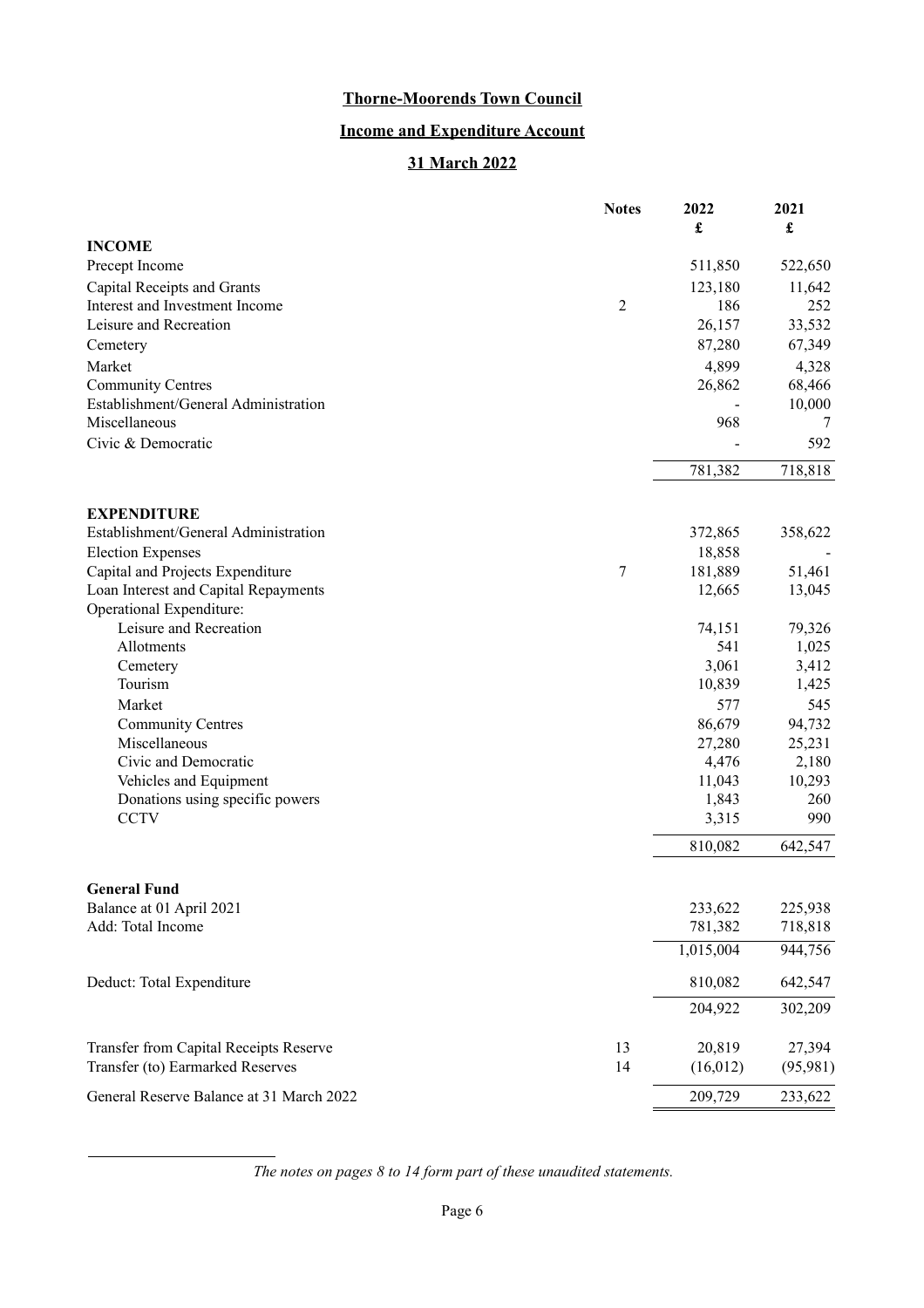# **Balance Sheet**

# **31 March 2022**

|                                              | <b>Notes</b> | 2022                 | 2022                 | 2021     |
|----------------------------------------------|--------------|----------------------|----------------------|----------|
|                                              |              | $\pmb{\mathfrak{L}}$ | $\pmb{\mathfrak{L}}$ | £        |
| <b>Current Assets</b>                        |              |                      |                      |          |
| Debtors and prepayments                      | 9            | 63,461               |                      | 67,471   |
| Cash at bank and in hand                     |              | 383,102              |                      | 397,641  |
|                                              |              | 446,563              |                      | 465,112  |
| <b>Current Liabilities</b>                   |              |                      |                      |          |
| Creditors and income in advance              | 10           | (41,501)             |                      | (31,350) |
| <b>Net Current Assets</b>                    |              |                      | 405,062              | 433,762  |
| <b>Total Assets Less Current Liabilities</b> |              |                      | 405,062              | 433,762  |
| <b>Total Assets Less Liabilities</b>         |              |                      | 405,062              | 433,762  |
| <b>Capital and Reserves</b>                  |              |                      |                      |          |
| Usable Capital Receipts Reserve              | 13           |                      | 70,439               | 91,258   |
| <b>Earmarked Reserves</b>                    | 14           |                      | 124,894              | 108,882  |
| <b>General Reserve</b>                       |              |                      | 209,729              | 233,622  |
|                                              |              |                      | 405,062              | 433,762  |

| Cllr C. Ellis | Mr C. Geeson BA CPFA FSLCC    |
|---------------|-------------------------------|
| Mayor         | Responsible Financial Officer |

Date: ...................................... ......................................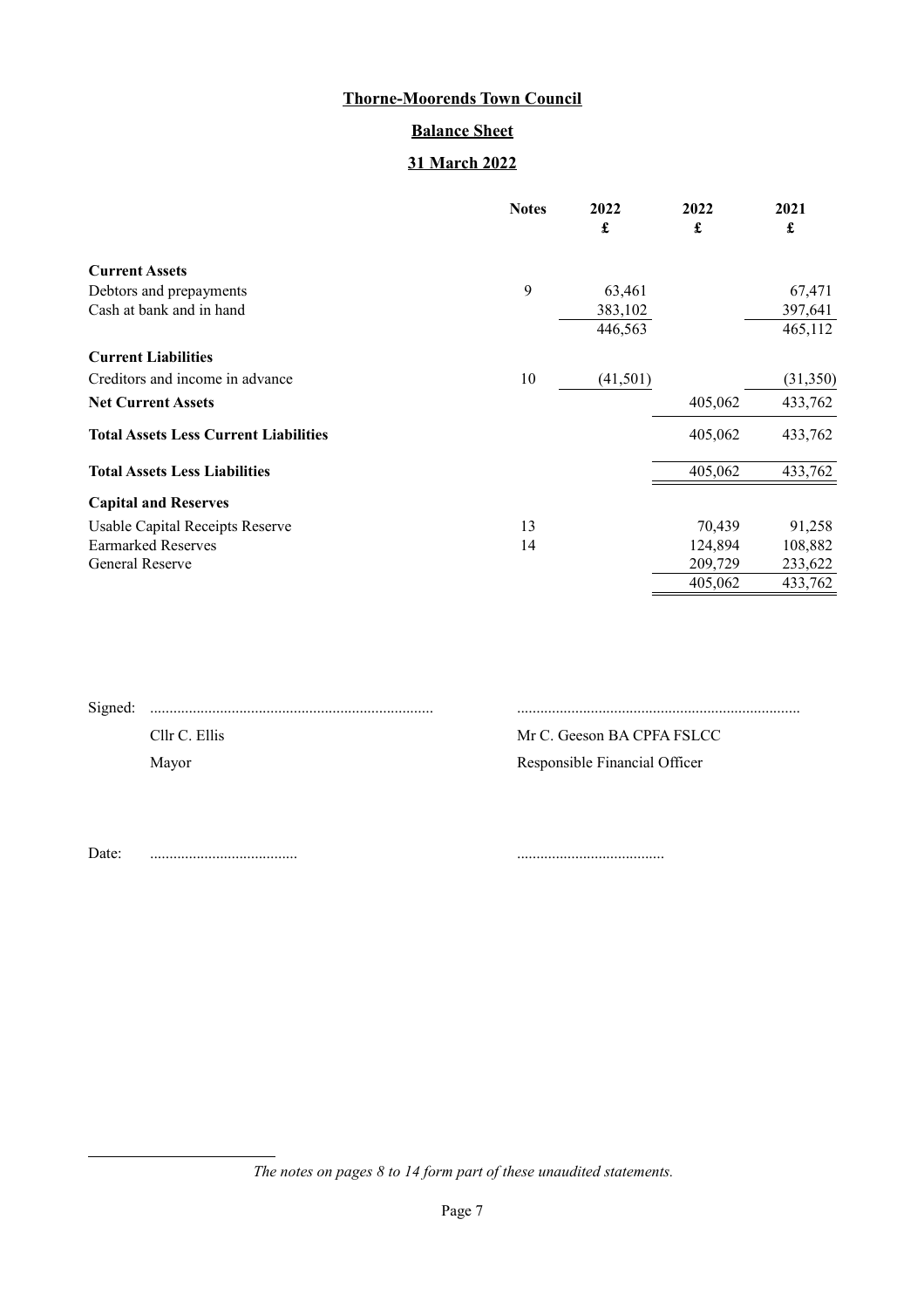## **Notes to the Accounts**

## **31 March 2022**

### <span id="page-7-0"></span>**1 Interest Payable and Similar Charges**

| $\cdot$<br>o                      | 2022<br>£            | 2021<br>£            |
|-----------------------------------|----------------------|----------------------|
| External Interest Charges - Loans | 12,665               | 13,045               |
|                                   | 12,665               | 13,045               |
| 2 Interest and Investment Income  | 2022<br>$\mathbf{r}$ | 2021<br>$\mathbf{r}$ |

| Interest Income - General Funds | 86  |  |
|---------------------------------|-----|--|
|                                 | -86 |  |

#### **3 Agency Work**

During the year the Council undertook no agency work on behalf of other authorities.

During the year the Council commissioned no agency work to be performed by other authorities.

#### **4 Tenancies**

During the year the following tenancies were held:

### *Council as landlord*

| <b>Tenant</b>                              | <b>Property</b>                       | Rent p.a.<br>£            | Repairing/<br><b>Non-Repairing</b>     |
|--------------------------------------------|---------------------------------------|---------------------------|----------------------------------------|
| John Harrison                              | Field – South of East Ings Road       | 1,158                     | Non-Repairing                          |
| Yorkshire Metropolitan Housing Association | Winning post (Six Flats)              | Nil                       | Repairing                              |
| Thorne & District Anglers' Association     | Delves Fishing Lakes / Fishing Rights | 1,350                     | Non-Repairing                          |
| Maureen Daniels                            | Park Cafe                             | 4,200                     | Non-Repairing                          |
| Discovery Limited                          | Winning Post Front Room               | 6,975                     | Non-Repairing                          |
| Glebe Road Allotment Association           | Glebe Road Allotments                 |                           | Repairing                              |
| Citizens Advice Bureau                     | <b>Browns Lane</b>                    |                           | Non-Repairing                          |
| <b>Happy Days</b>                          | Coulman Bungalow                      | 9,500                     | Part-Repairing                         |
| <b>Council as tenant</b>                   |                                       |                           |                                        |
| Landlord                                   | <b>Property</b>                       | Rent p.a.<br>$\mathbf{r}$ | Repairing/<br>$N_{\rm{max}}$ Denoted a |

|              |                            |     | <b>Non-Repairing</b> |
|--------------|----------------------------|-----|----------------------|
| <b>CISWO</b> | Moorends Welfare Ground    | 428 | Repairing            |
| DMBC         | Wykegate Recreation Ground | 825 | Repairing            |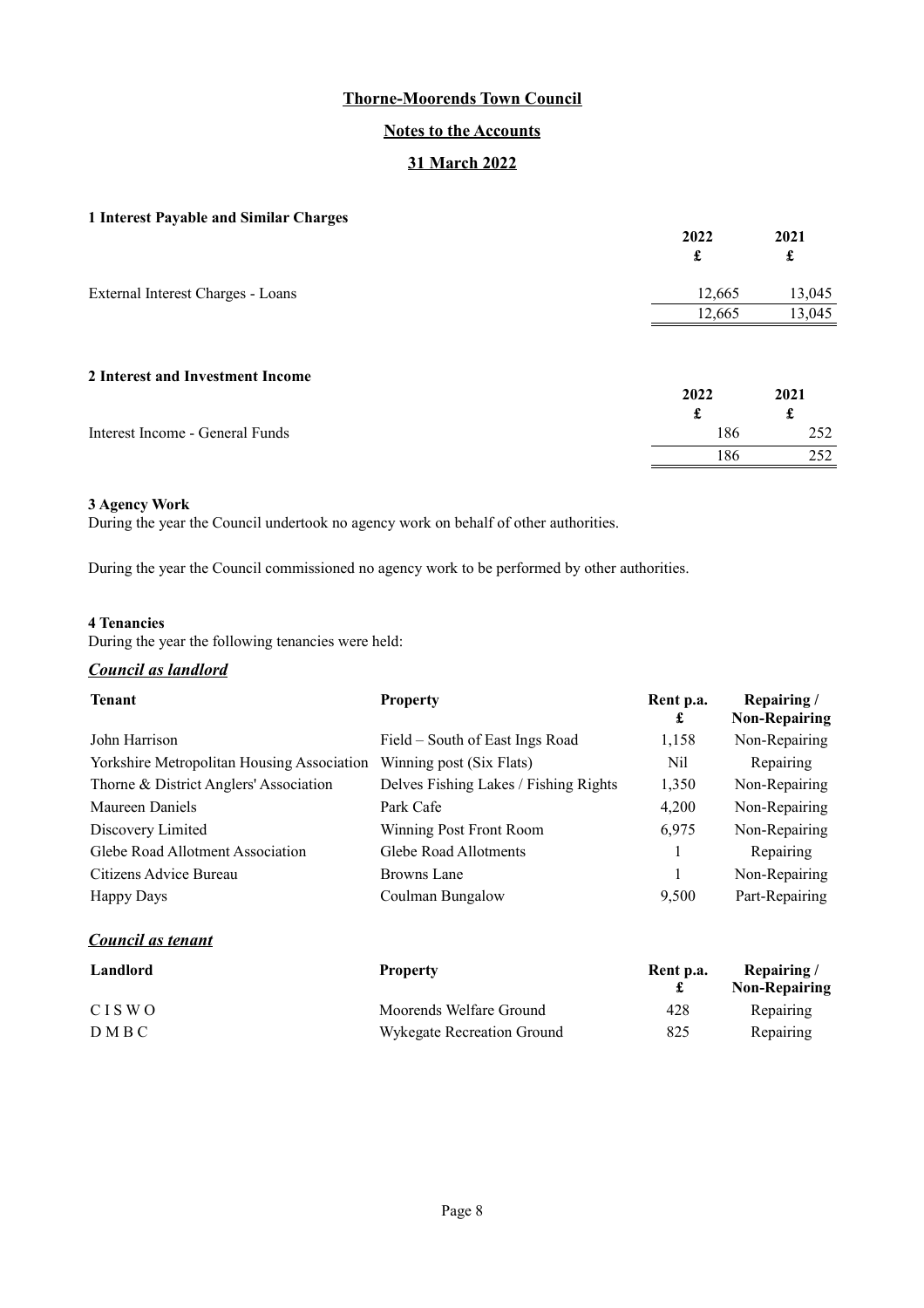### **Notes to the Accounts**

## **31 March 2022**

#### **5 Publicity**

Section 5 of the Local Government Act 1986 requires the council to disclose expenditure on publicity. Details are shown under the following broad categories:

|                    | 2022 | 2021                     |
|--------------------|------|--------------------------|
|                    | ىق   | e<br>t                   |
| Website            | 524  | 244                      |
| Publicity - Events | 73   | $\overline{\phantom{a}}$ |
|                    | 597  | 244                      |

#### **6 Pensions**

For the year of account the council's contributions equal 18.40% of employees' pensionable pay, plus a lump sum of £2,160.

These contributions will remain at 18.40%, plus a lump sum of £2,160, in future years, which will provide adequately for future liabilities.

### **7 Fixed Assets - Additions and Disposals**

|                                                      | 2022<br>£ | 2021<br>£ |
|------------------------------------------------------|-----------|-----------|
|                                                      | Cost      | Cost      |
| During the year the following assets were purchased: |           |           |
| Operational Land and Buildings                       | 155,663   | 8,886     |
| Vehicles and Equipment                               | 19,452    | 5,438     |
| Infrastructure Assets                                | 6,774     | 37,137    |
| <b>Community Assets</b>                              |           |           |
| Other Assets                                         |           |           |
|                                                      | 181,889   | 51,461    |

No assets were disposed of during the year.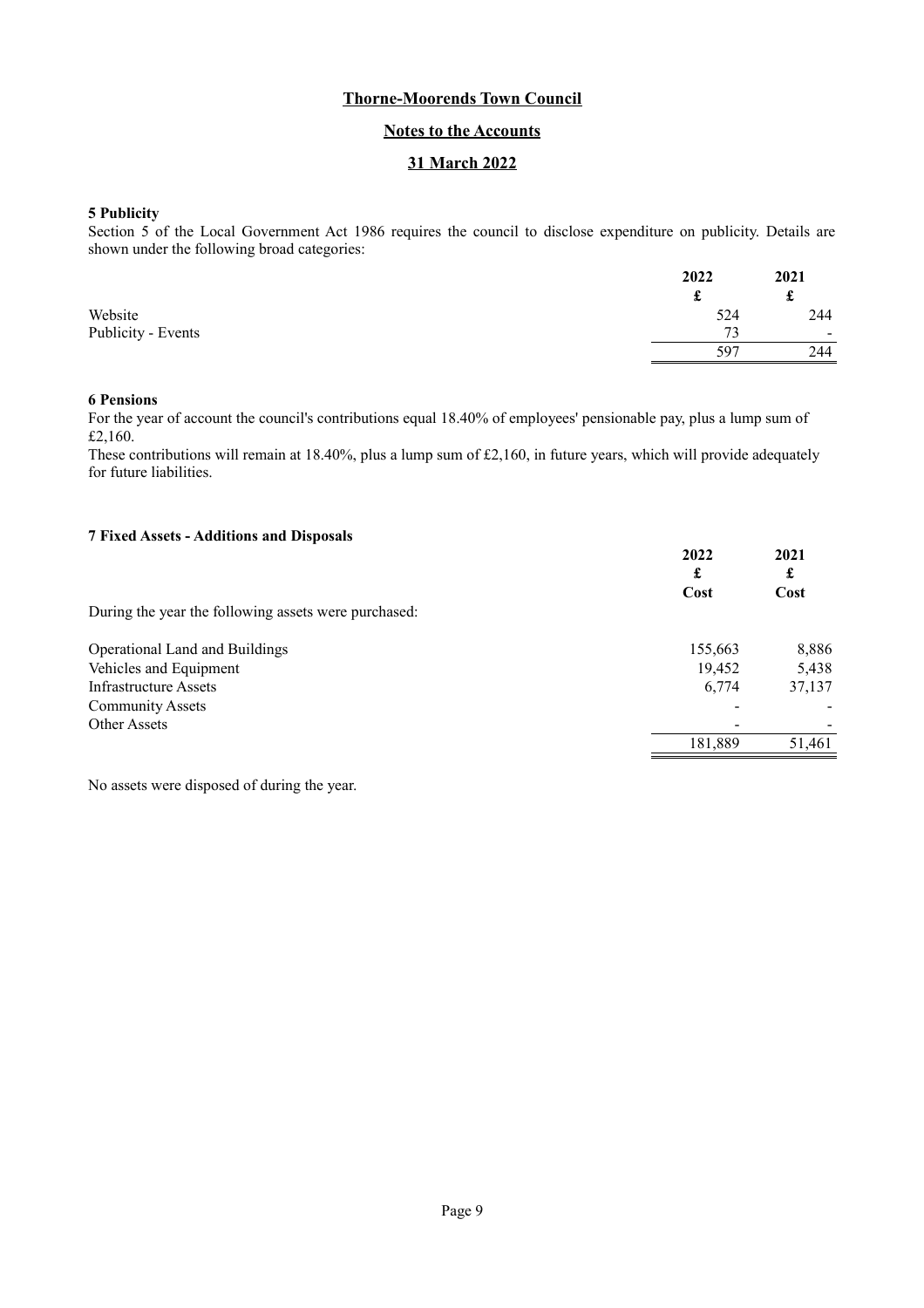# **Notes to the Accounts**

# **31 March 2022**

# **8 Fixed Assets**

|                                                         | 2022<br>£<br>Value | 2021<br>£<br><b>Value</b> |
|---------------------------------------------------------|--------------------|---------------------------|
| At 31 March the following assets were held:             |                    |                           |
| <b>Freehold Land and Buildings</b>                      |                    |                           |
| Winning Post Com Centre & Flats                         | 29,209             | 25,000                    |
| Moorends Community Centre                               | 28,736             | 22,484                    |
| Delves Site                                             | 13,500             | 13,500                    |
| <b>Delves Extension</b>                                 | 9,900              | 9,900                     |
| Delves Clubhouse                                        | 250,685            | 135,781                   |
| Assembly Rooms & Adjoining Buildings                    | 7,167              | 2,000                     |
| Warehouse Queen Street                                  | 9,500              | 9,500                     |
| Coulman Recreation Ground - Buildings                   | 927,824            | 924,206                   |
| <b>Thorne Memorial Park</b>                             | 700                | 700                       |
| Thorne Memorial Park Walled Garden                      | 300                | 300                       |
| Thorne Memorial Park Bandstand and Cafe                 | 122,654            | 122,654                   |
| Thorne Memorial Park Peace Garden [expenditure to date} | 61,516             | 61,516                    |
| Toll Bar Ground                                         | 20,000             | 20,000                    |
| <b>Toll Bar Changing Rooms</b>                          | 18,500             |                           |
| Moorends Welfare Ground Buildings                       | 582,231            | 579,313                   |
| Wyke Gate Road Recreation Ground Buildings              | 61,431             | 61,431                    |
| Cemetery Southfield Road Thorne                         | 27,325             | 27,325                    |
| Land Adjacent to Cemetery Southfield Rd                 | 1                  | $\perp$                   |
| Y E B Land - rear of 4 King Street                      | 3,500              | 3,500                     |
| Peel Hill                                               | 51,000             | 51,000                    |
| Reeds Yard Land                                         | 18,000             | 18,000                    |
| Jones Cable                                             | 3,500              | 3,500                     |
| <b>Buntings Wood</b>                                    | 133,500            | 133,500                   |
| South East of East Ings Road                            | 250                | 250                       |
| Land off Tudworth Road                                  | 7,000              | 7,000                     |
| Coulman Bungalow                                        | 165,342            | 165,342                   |
| Toilets in South Parade                                 | 96                 |                           |
| Toilets on The Green                                    | 44,465             | 44,465                    |
|                                                         | 2,597,832          | 2,442,169                 |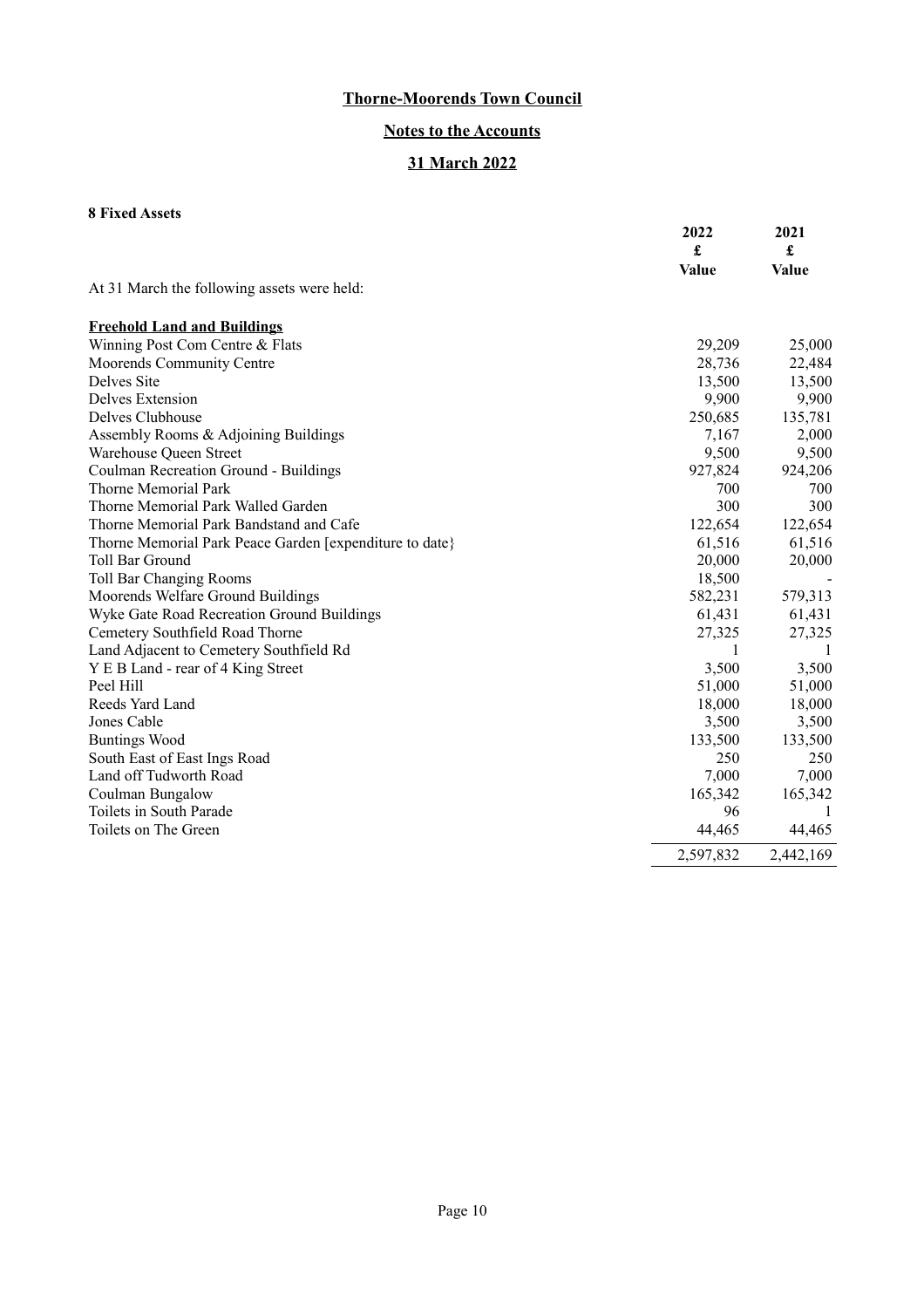# **Notes to the Accounts**

# **31 March 2022**

# **8 Fixed Assets (cont'd)**

|                                              | 2022<br>£<br><b>Value</b> | 2021<br>£<br><b>Value</b> |
|----------------------------------------------|---------------------------|---------------------------|
| <b>Vehicles and Equipment</b>                |                           |                           |
| Peugeot Partner MD17 DDY                     | 7,499                     | 7,499                     |
| Market Trailer                               | 3,272                     | 3,272                     |
| Vauxhaul Vivaro DK67 TXD                     | 14,466                    |                           |
| Ride On Mower                                | 4,750                     | 4,750                     |
| <b>JCB</b> Mini Excavator                    | 14,424                    | 14,424                    |
| Play Equipment Wyke Gate Road                | 21,656                    | 21,656                    |
| Play Equipment & Fencing - Park              | 29,109                    | 29,109                    |
| Games Equipment (Play Area)                  | 42,992                    | 42,992                    |
| CCTV System at Market Place                  | 19,879                    | 19,879                    |
| CCTV Cameras in Town Centre                  | 44,568                    | 44,568                    |
| <b>CCTV</b> Moorends                         | 49,000                    | 49,000                    |
| <b>CCTV Security System</b>                  | 3,214                     | 3,214                     |
| Office Equipment                             | 46,223                    | 45,553                    |
| Markets Stalls (51)                          | 18,491                    | 18,491                    |
| Secure Container - Welfare Ground            | 1,772                     | 1,772                     |
| Welfare Ground Cricketers Tearoom (portable) | 8,443                     | 8,443                     |
| Welfare Ground Changing Rooms (portable)     | 10,350                    | 10,350                    |
| <b>Steel Store</b>                           | 1,170                     | 1,170                     |
| Container-Toll Bar                           | 1,180                     | 1,180                     |
| Changing Rooms - Toll Bar                    | 4,495                     | 4,495                     |
| Portable Building - Bowls                    | 4,289                     | 4,289                     |
| Portable Building - Bowls Club Toilets       | 2,250                     | 2,250                     |
| Moorends Community Centre Staging etc        | 9,707                     | 9,707                     |
| Portable Building - Allotments               | 7,304                     | 7,304                     |
| Mountfield 2248 Tractor                      | 3,083                     | 3,083                     |
| Thorne Memorial Park - Container             | 4,500                     | 4,500                     |
| Kubota F3890 Mower                           | 15,995                    | 15,995                    |
| Ride on Mower                                | 2,500                     | 2,500                     |
| Moorends Playscheme                          | 165,049                   | 165,049                   |
| Grounds Maintenance Equipment                | 5,479                     | 3,603                     |
| Coulman Drainage Pump                        | 2,682                     | 2,682                     |
| Lewis Scaffold Tower                         | 2,440                     |                           |
|                                              | 572,231                   | 552,779                   |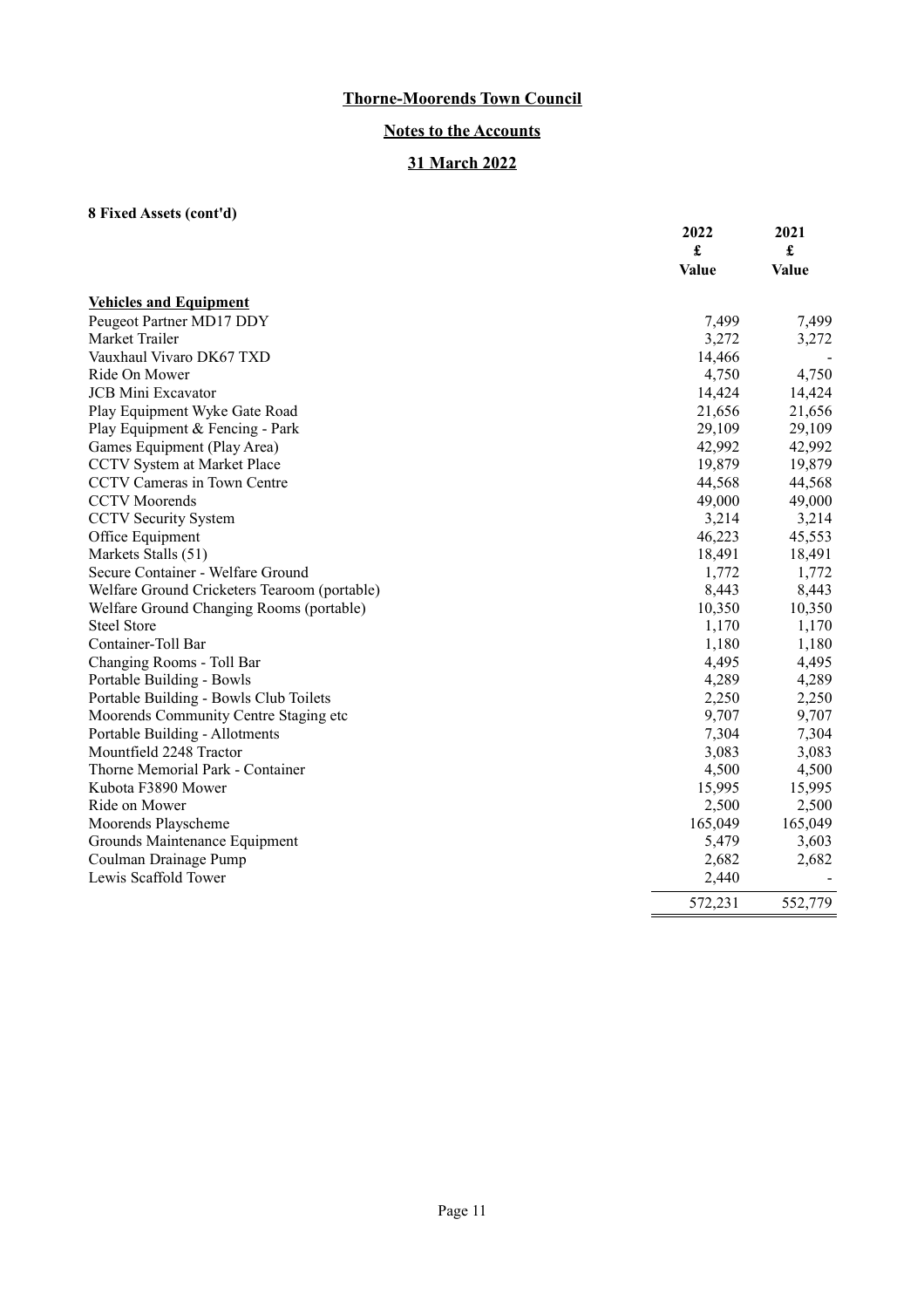## **Notes to the Accounts**

# **31 March 2022**

## **8 Fixed Assets (cont'd)**

|                                        | 2022         | 2021                 |
|----------------------------------------|--------------|----------------------|
|                                        | £            | $\pmb{\mathfrak{L}}$ |
|                                        | <b>Value</b> | <b>Value</b>         |
| <b>Infrastructure Assets</b>           |              |                      |
| Fencing at Moorends Welfare Ground     | 41,729       | 41,729               |
| Floodlights at Moorends Welfare Ground | 13,121       | 13,121               |
| Lamposts at Delves                     | 1,927        | 1,927                |
| Thorne Pedestrian Swing Bridge         | 333,302      | 333,302              |
| Multi Use Games Area                   | 182,594      | 182,594              |
| Noticeboards                           | 1,495        | 1,495                |
| Interpretation Signs Peele Hill        | 3,558        | 3,558                |
| Fencing at Cemetery                    | 5,377        | 5,377                |
| Peel Hill - Wall and Ironworks         | 5,400        | 5,400                |
| Path at Delves                         | 10,332       | 10,332               |
| Moorends Recreation Ground Floodlights | 59,192       | 59,192               |
| Fencing at Coulman Bungalow            | 7,487        | 7,487                |
| Delves Waste Bins                      | 1,599        | 1,599                |
| Delves Picnic Benches & Tables         | 4,150        | 4,150                |
| Delves Wood Play Area                  | 6,625        | 6,625                |
| Delves Woodland Play Trail             | 9,743        | 9,743                |
| Moorends Play Area                     | 8,098        | 8,098                |
| Moorends Car Park Resurfacing          | 4,600        |                      |
| Moorends Safety Barrier                | 2,174        |                      |
|                                        | 702,503      | 695,729              |
| <b>Community Assets</b>                |              |                      |
| Civic Regalia                          | 3,310        | 3,310                |
| Mayors Badge                           | 472          | 472                  |
| Commemorative Pit Wheel                | 6,066        | 6,066                |
| Market Place                           | 1            | 1                    |
| Town Hall Site                         | 1            | 1                    |
| Ings Land                              | 1            | 1                    |
| The Green                              | 1            | 1                    |
| The Landings (6 sites)                 | 1            | 1                    |
| Ashfields (Barrier Bank)               | 1            | 1                    |
|                                        | 9,854        | 9,854                |
|                                        | 3,882,420    | 3,700,531            |

The basis of valuation of the above assets is set out in the Statement of Accounting Policies. In certain instances current insurance values have been used as approximate current replacement cost.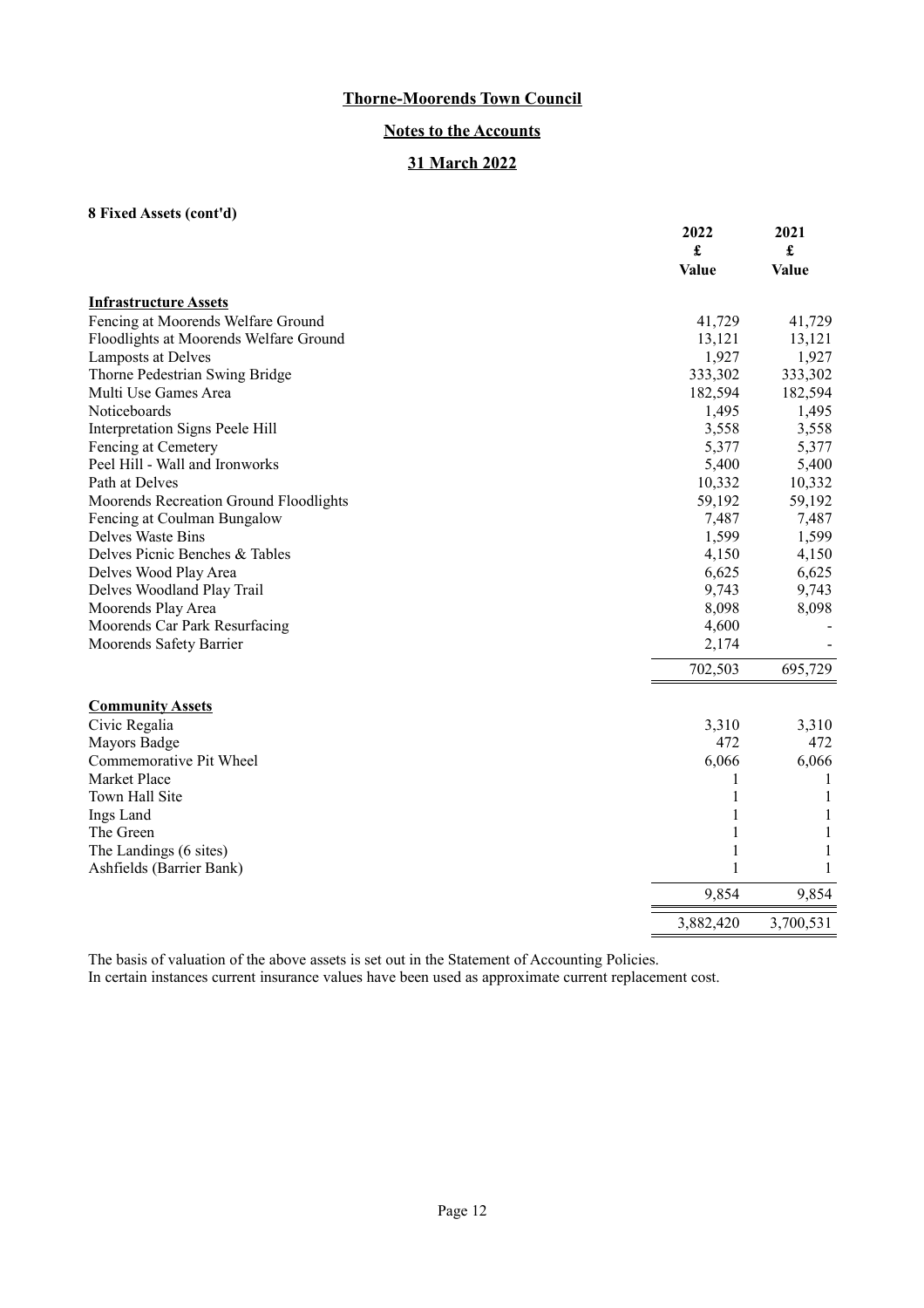## **Notes to the Accounts**

# **31 March 2022**

## **9 Debtors**

|                         | 2022   | 2021   |
|-------------------------|--------|--------|
|                         | £      | £      |
| <b>Trade Debtors</b>    | 7,181  | 1,123  |
| VAT Recoverable         | 27,872 | 15,407 |
| Other Debtors           |        | 33,806 |
| Prepayments             | 3,571  | 1,270  |
| Accrued Interest Income | 70     |        |
| Capital Debtors         | 24,767 | 15,865 |
|                         | 63,461 | 67,471 |

### **10 Creditors and Accrued Expenses**

| 2022   | 2021   |
|--------|--------|
| £      | £      |
| 10,042 | 13,807 |
| 10,954 |        |
| 2,610  | 2,030  |
| 7,564  | 4,042  |
| 4,906  | 6,971  |
| 5,425  | 4,500  |
| 41,501 | 31,350 |
|        |        |

41,501

#### **11 Hire Purchase and Lease Obligations**

At 31 March the following hire purchase agreement(s) and lease(s) were in operation:

|                    |                   | <b>Annual Lease/Hire</b><br>Pavable |                       |  |
|--------------------|-------------------|-------------------------------------|-----------------------|--|
| Hire/Lessor        | <b>Purpose</b>    |                                     | <b>Year of Expiry</b> |  |
| <b>BNP</b> Paribas | Photocopier       | 2.403                               | 2025                  |  |
| Siemens            | <b>Telephones</b> | 856                                 | Ongoing               |  |

#### **12 Loans**

At the close of business on 31 March 2022 the following loans to the council were outstanding:

| Lender                  | <b>Loan Period</b>               | Amount | <b>Years</b><br>Remaining |
|-------------------------|----------------------------------|--------|---------------------------|
| Public Works Loan Board | 20 Years to $1st$ September 2028 | 64.394 |                           |